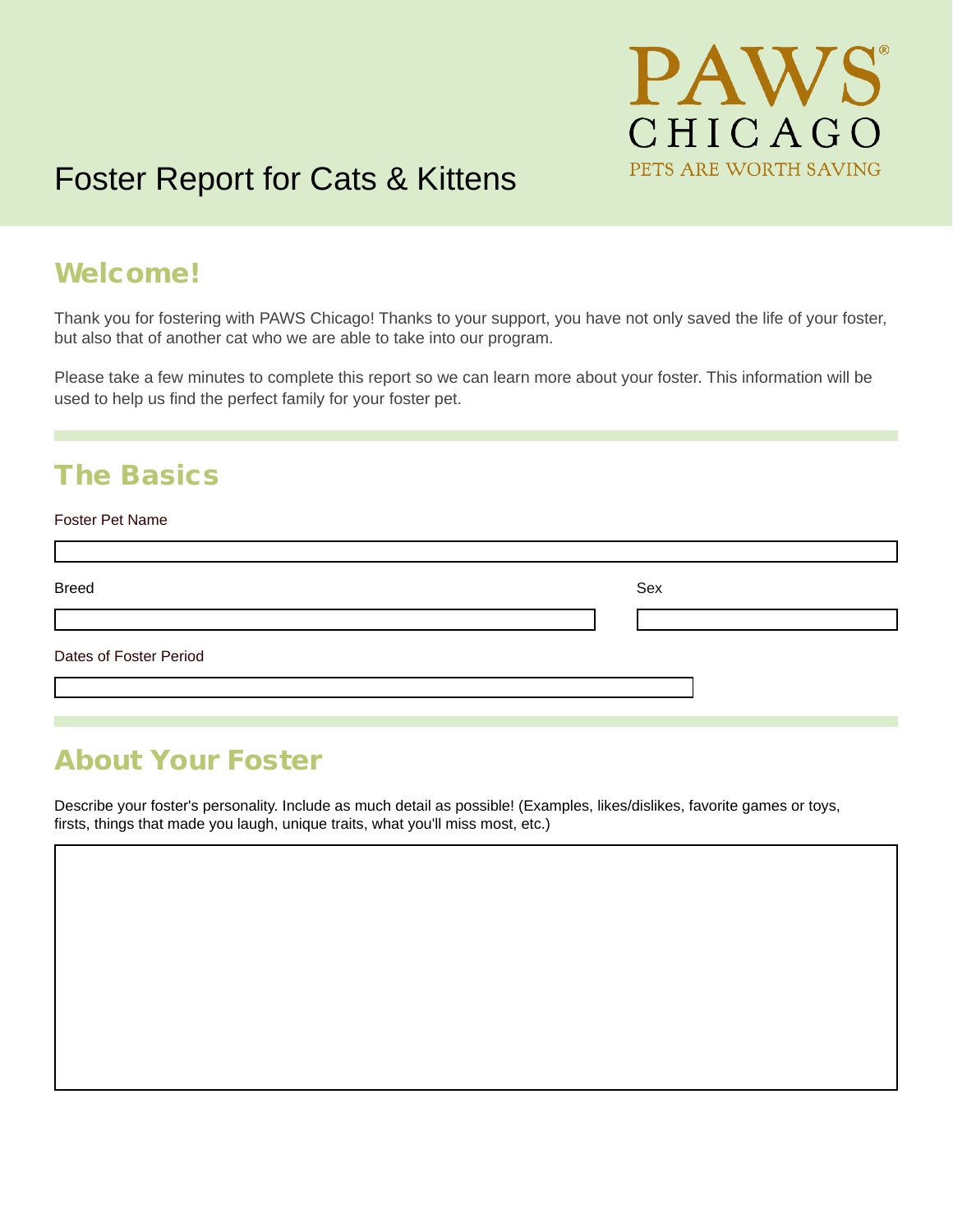How would you describe your foster's behavior around children (i.e. aggressive, playful, tolerant, etc.)? Were you ever concerned about your foster's behavior or interactions with anyone? Did you notice any issues with food, toys or objects during normal interaction?

| What types of animals did your foster get along with?                                                                                                                                  |                              |               |  |  |  |
|----------------------------------------------------------------------------------------------------------------------------------------------------------------------------------------|------------------------------|---------------|--|--|--|
| Dogs (male)                                                                                                                                                                            | Dogs (female)<br>Cats (male) |               |  |  |  |
| <b>Birds</b>                                                                                                                                                                           | Guinea Pigs/Rabbits/Hamsters | Cats (female) |  |  |  |
| N/A                                                                                                                                                                                    | Other                        |               |  |  |  |
|                                                                                                                                                                                        |                              |               |  |  |  |
| What types of animals did your foster NOT get along with?                                                                                                                              |                              |               |  |  |  |
| Dogs (male)                                                                                                                                                                            | Dogs (female)                | Cats (male)   |  |  |  |
| <b>Birds</b>                                                                                                                                                                           | Guinea Pigs/Rabbits/Hamsters | Cats (female) |  |  |  |
| N/A                                                                                                                                                                                    | Other                        |               |  |  |  |
|                                                                                                                                                                                        |                              |               |  |  |  |
| Was your foster ever aggressive? If so, under what circumstance was he/she aggressive. Did he/she bite anyone or<br>another animal? If yes, please provide as much detail as possible. |                              |               |  |  |  |
|                                                                                                                                                                                        |                              |               |  |  |  |
|                                                                                                                                                                                        |                              |               |  |  |  |
|                                                                                                                                                                                        |                              |               |  |  |  |
|                                                                                                                                                                                        |                              |               |  |  |  |
| Describe the aggressive behavior.                                                                                                                                                      |                              |               |  |  |  |
| Bit or nipped<br>Hissed                                                                                                                                                                | Scratched<br>Lunged          |               |  |  |  |
| Other<br>ᆸ                                                                                                                                                                             |                              |               |  |  |  |
| Does your foster have any bad habits?                                                                                                                                                  |                              |               |  |  |  |
|                                                                                                                                                                                        |                              |               |  |  |  |
|                                                                                                                                                                                        |                              |               |  |  |  |
|                                                                                                                                                                                        |                              |               |  |  |  |
|                                                                                                                                                                                        |                              |               |  |  |  |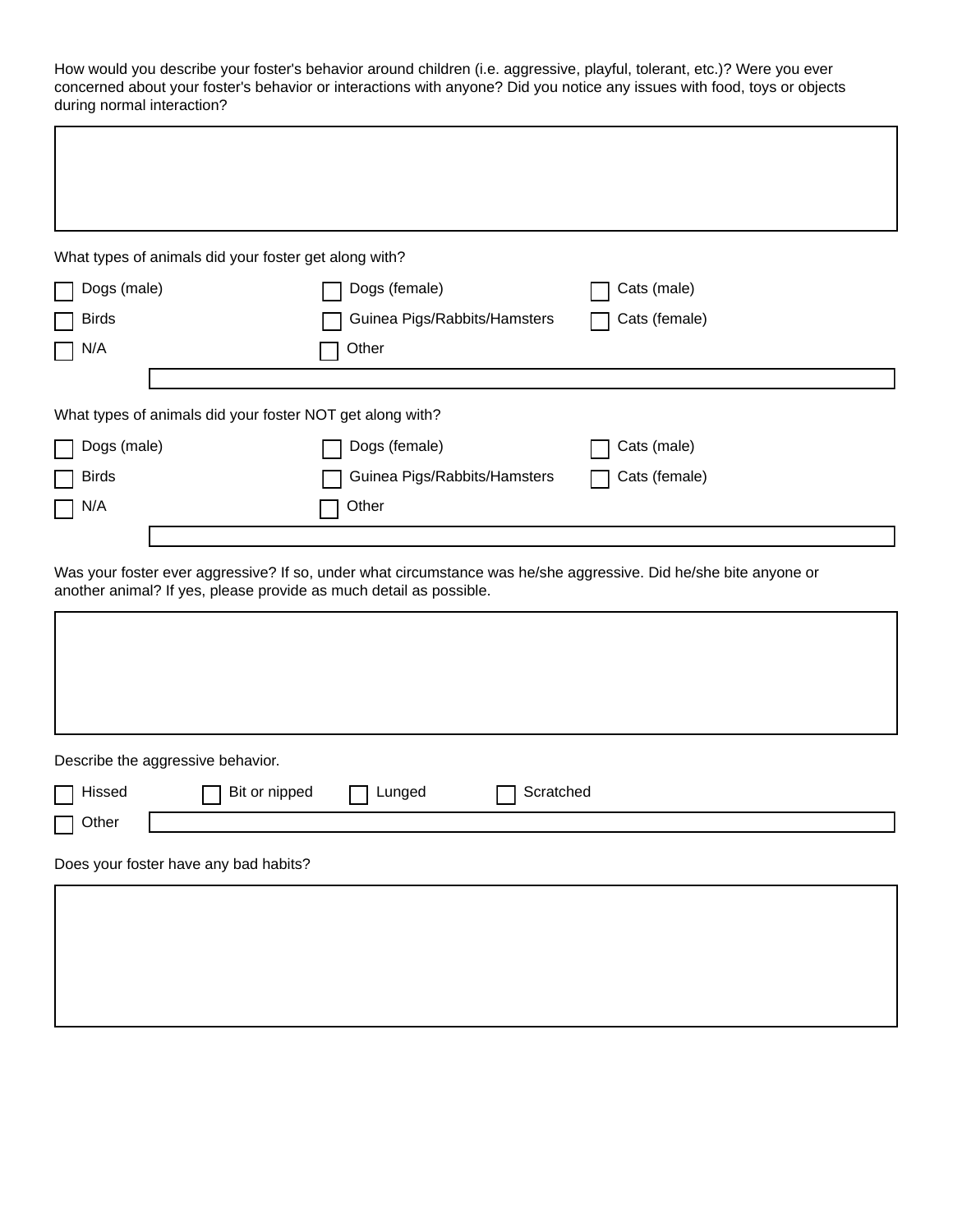Check all that describe your foster:

| $\sqcap$ Calm  | Gentle          | Rough          | Obedient     |
|----------------|-----------------|----------------|--------------|
| Fearful        | Active          | Hyperactive    | Attentive    |
| Playful        | Timid           | Distracted     | Affectionate |
| Uncontrollable | Dependent/Needy | Independent    | Submissive   |
| Nervous        | Stubborn        | Dominant/Bossy |              |
| $\sqcap$ Other |                 |                |              |

## About Your Household

Describe the types of people in your foster household (check all that apply):

| l ⊟ Adult Men | □ Adult Wo |
|---------------|------------|
|               |            |

П

Children under 18 (include ages)

omen  $\Box$  Seniors

How would you describe your household (i.e. active, quiet, lots of visitors, etc.)?

What was your foster being fed? How often was he/she fed and what quantity?

How many hours was your foster pet left alone each day?